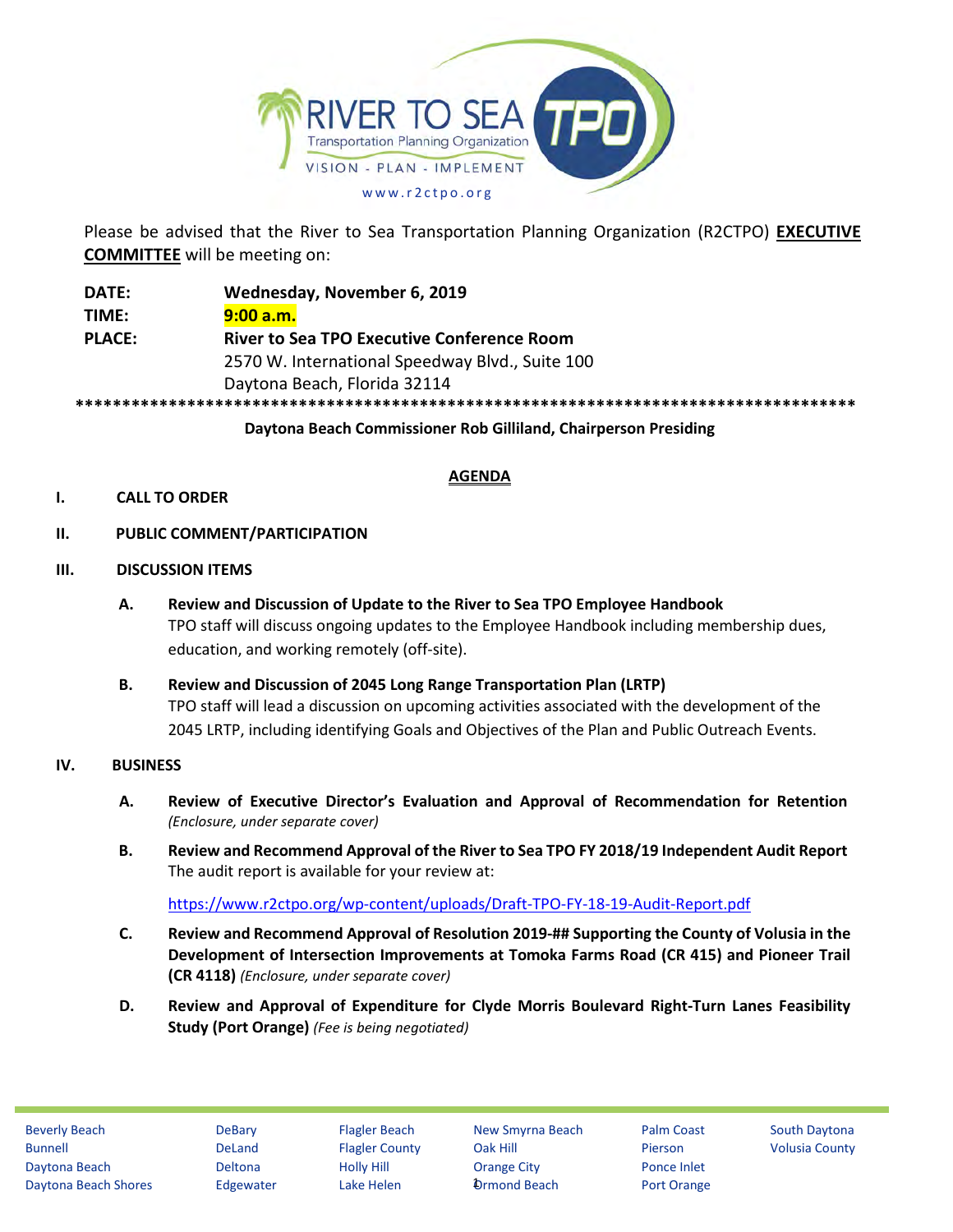#### **IV. BUSINESS**

- **E. Review and Recommend Approval of Expenditure for Taylor Road/Williamson Boulevard Intersection and Dunlawton Avenue Corridor at I-95 Feasibility Study (Port Orange)** *(Fee is being negotiated)*
- **F. Review and Approval of the Draft November 27, 2019 River to Sea TPO Board Agenda** *(Enclosure, pages 3-5)*

#### **V. STAFF COMMENTS**

**VI. EXECUTIVE COMMITTEE MEMBER COMMENTS**

#### **VII. ADJOURNMENT**

*\*\*\*\*\*\*\*\*\*\*\*\*\*\*\*\*\*\*\*\*\*\*\*\*\*\*\*\*\*\*\*\*\*\*\*\*\*\*\*\*\*\*\*\*\*\*\*\*\*\*\*\*\*\*\*\*\*\*\*\*\*\*\*\*\*\*\*\*\*\*\*\*\*\*\*\*\*\*\*\*\*\*\*\*\*\*\*\*\*\*\*\**

Note: If any person decides to appeal a decision made by this board with respect to any matter considered at such meeting or hearing, he/she will need a record of the proceedings including all testimony and evidence upon which the appeal is to be based. To that end, such person will want to ensure that a verbatim record of the proceedings is made.

Note: Individuals covered by the Americans with Disabilities Act of 1990 in need of accommodations for this public meeting should contact the River to Sea TPO office, 2570 W. International Speedway Blvd., Suite 100, Daytona Beach, Florida 32114- 8145; (386) 226-0422, extension 20416, at least five (5) working days prior to the meeting date.

The River to Sea TPO does not discriminate in any of its programs or services. To learn more about our commitment to nondiscrimination and diversity, visit our Title VI page at www.r2ctpo.org or contact our Title VI/Nondiscrimination Coordinator, Pamela Blankenship, at 386-226-0422, extension 20416, or pblankenship@r2ctpo.org. Persons who require translation services, which are provided at no cost, should contact the River to Sea TPO at (386) 226-0422 or by email at PBlankenship@r2ctpo.org at least five (5) business days prior to the event.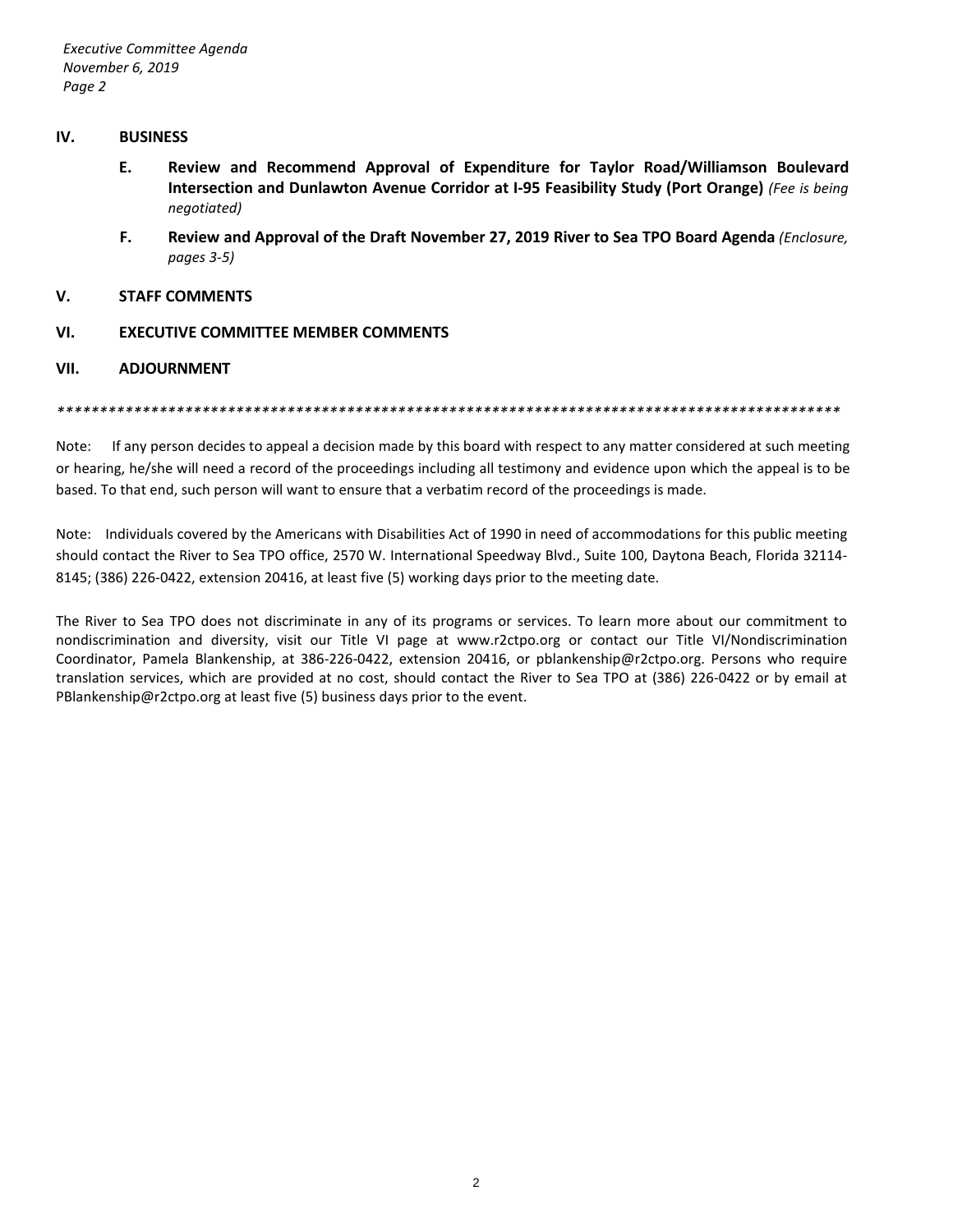

Please be advised that the **RIVER TO SEA TRANSPORTATION PLANNING ORGANIZATION (TPO) BOARD** will be meeting on:

- **DATE: WEDNESDAY, NOVEMBER 27, 2019**
- **TIME: 9:00 A.M.**
- **PLACE: RIVER TO SEA TPO CONFERENCE ROOM** 2570 W. International Speedway Blvd., Suite 100 Daytona Beach, FL 32114

\*\*\*\*\*\*\*\*\*\*\*\*\*\*\*\*\*\*\*\*\*\*\*\*\*\*\*\*\*\*\*\*\*\*\*\*\*\*\*\*\*\*\*\*\*\*\*\*\*\*\*\*\*\*\*\*\*\*\*\*\*\*\*\*\*\*\*\*\*\*\*\*\*\*\*\*\*\*\*\*\*\*\*

#### **Daytona Beach Commissioner Rob Gilliland, Chairperson Presiding**

#### **I. CALL TO ORDER / ROLL CALL / DETERMINATION OF QUORUM**

#### **II. PLEDGE OF ALLEGIANCE**

**III. PUBLIC COMMENT/PARTICIPATION** *(Public comments may be limited to three (3) minutes at the discretion of the Chairman)*

#### **IV. CONSENT AGENDA**

- **A. OCTOBER 23, 2019 RIVER TO SEA TPO BOARD MEETING MINUTES** *(Contact: Debbie Stewart) (Enclosure, pages )*
- **B. TREASURER'S REPORT** *(Contact: Julie Adamson) (Enclosure, pages )*
- **C. EXECUTIVE COMMITTEE REPORT** *-- Report by Daytona Beach Commissioner Rob Gilliland, Executive Committee Chairperson (Enclosure, pages )*
- **D. TRANSPORTATION DISADVANTAGED LOCAL COORDINATING BOARD REPORT** -- *Report provided by Council Member Heather Post, TDLCB Chairperson (Enclosure, pages )*
- **E. BICYCLE/PEDESTRIAN ADVISORY COMMITTEE REPORT** *-- Report by Mr. Paul Eik, BPAC Chair (Enclosure, pages )*
- **F. 2045 LRTP SUBCOMMITTEE REPORT** -- *Report by Mr. Bob Storke, 2045 LRTP Subcommittee Chair (Enclosure, pages )*
- **G. CITIZENS ADVISORY COMMITTEE REPORT** *-- Report by Ms. Nora Jane Gillespie, CAC Chair) (Enclosure, pages )*
- **H. TECHNICAL COORDINATING COMMITTEE REPORT** *-- Report by Mr. Jose Papa, TCC Chair (Enclosure, pages )*
- **I. RIVER TO SEA TPO BOARD SUMMARY REPORT** *-- Report by Daytona Beach Commissioner Rob Gilliland, TPO Board Chairperson (Enclosure, pages )*

Beverly Beach DeBary Flagler Beach New Smyrna Beach Palm Coast South Daytona Bunnell **South American County Contact County** Oak Hill **Pierson** Volusia County Daytona Beach Deltona Holly Hill Orange City Ponce Inlet Daytona Beach Shores Edgewater Lake Helen 2 Ormond Beach Port Orange

Lake Helen<sub>3</sub>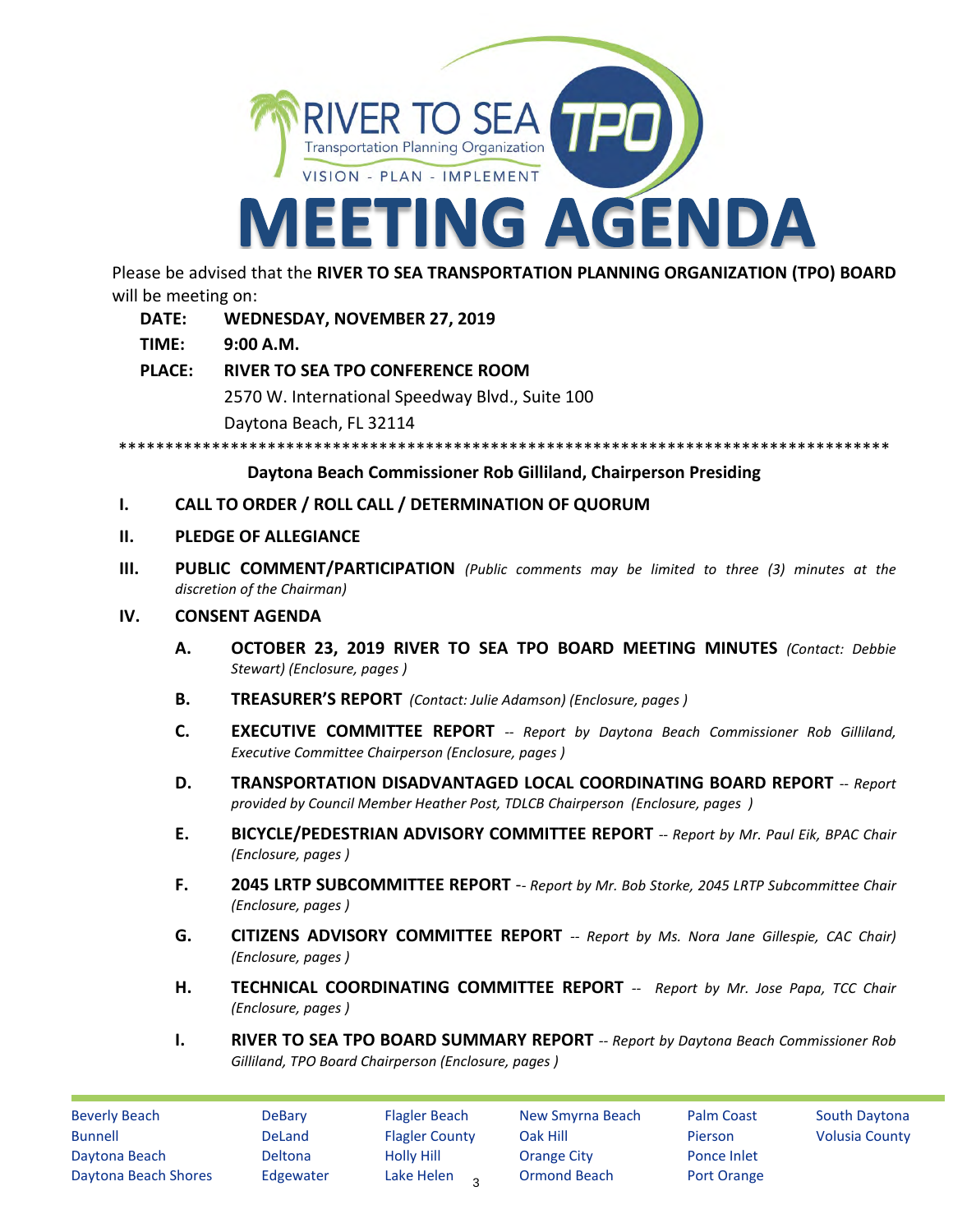#### **IV. CONSENT AGENDA** *(Continued)*

- **J. MPO ADVISORY COUNCIL (MPOAC) SUMMARY REPORT** *(Contact: Lois Bollenback) (Enclosure, pages )*
- **K. REVIEW AND APPROVAL OF EXPENDITURE FOR TAYLOR ROAD/WILLIAMSON BOULEVARD INTERSECTION AND DUNLAWTON AVENUE CORRIDOR AT I-95 FEASIBILITY STUDY (PORT ORANGE) (\$ )** *(Contact: Colleen Nicoulin) (Enclosure, pages )*
- **L. CANCELLATION OF DECEMBER EXECUTIVE COMMITTEE AND TPO BOARD MEETINGS**  *(Contact: Debbie Stewart) (Enclosure, page )*

## **V. ACTION ITEMS**

- **A. REVIEW AND APPROVAL OF RESOLUTION 2019-## AMENDING THE FY 2019/20 TO 2023/24 TRANSPORTATION IMPROVEMENT PROGRAM (TIP)** *(Contact: Lois Bollenback) (Enclosure, pages )*
- **B. REVIEW AND APPROVAL OF THE 2045 LONG RANGE TRANSPORTATION PLAN (LRTP) GOALS AND OBJECTIVES** *(Contact: Colleen Nicoulin) (Enclosure, pages )*
- **C. REVIEW AND APPROVAL OF RESOLUTION 2019-## SUPPORTING THE COUNTY OF VOLUSIA IN THE DEVELOPMENT OF INTERSECTION IMPROVEMENTS AT TOMOKA FARMS ROAD (CR 415) AND PIONEER TRAIL (CR 4118)** *(Contact: Lois Bollenback) (Enclosure, pages )*
- **D. REVIEW AND APPROVAL OF THE RIVER TO SEA TPO'S FISCAL YEAR 2018/19 INDEPENDENT AUDIT REPORT** *(Contact: Julie Adamson) (Enclosure, page )*
- **E. REVIEW AND APPROVAL OF RESOLUTION 2019-## ADOPTING THE COMMUNITY SAFETY ACTION PLAN (CSAP)** *(Contact: Pamela Blankenship) (Enclosure, pages)*
- **F. REVIEW AND APPROVAL OF RESOLUTION 2019-## ADOPTING THE FY 2018/19 PUBLIC INVOLVEMENT REPORT** *(Contact: Pamela Blankenship) (Enclosure, pages XX)*
- **G. REVIEW AND APPROVAL OF THE PRIORITY PROJECT APPLICATIONS FOR TRAFFIC OPERATIONS/SAFETY AND LOCAL INITIATIVES PROJECTS, TRANSPORTATION PLANNING STUDIES, AND BICYCLE/PEDESTRIAN AND B/P LOCAL INITIATIVES PROJECTS**  *(Contact: Colleen Nicoulin) (Pages)*
- **H. REVIEW AND APPROVAL OF RESOLUTION 2019-## AMENDING THE LOCAL MATCH REQUIREMENTS PLACED ON MEMBER LOCAL GOVERNMENTS FOR PROJECTS PRIORITIZED FOR FUNDING BY THE TPO** *(Contact: Colleen Nicoulin) (Pages)*
- **I. REVIEW AND APPROVAL OF RESOLUTION 2019-## AMENDING THE POLICY FOR ESTABLISHING AND MAINTAINING TRANSPORTATION PRIORITY PROJECTS** *(Contact: Colleen Nicoulin) (Pages)*

#### **VI. PRESENTATIONS, STATUS REPORTS AND DISCUSSION ITEMS**

**A. PRESENTATION AND DISCUSSION OF NEW SMYRNA BEACH-PORT ORANGE-SOUTH DAYTONA TRAIL GAP PD&E STUDY** *(Contact: Lois Bollenback) (Enclosure, pages )*  4